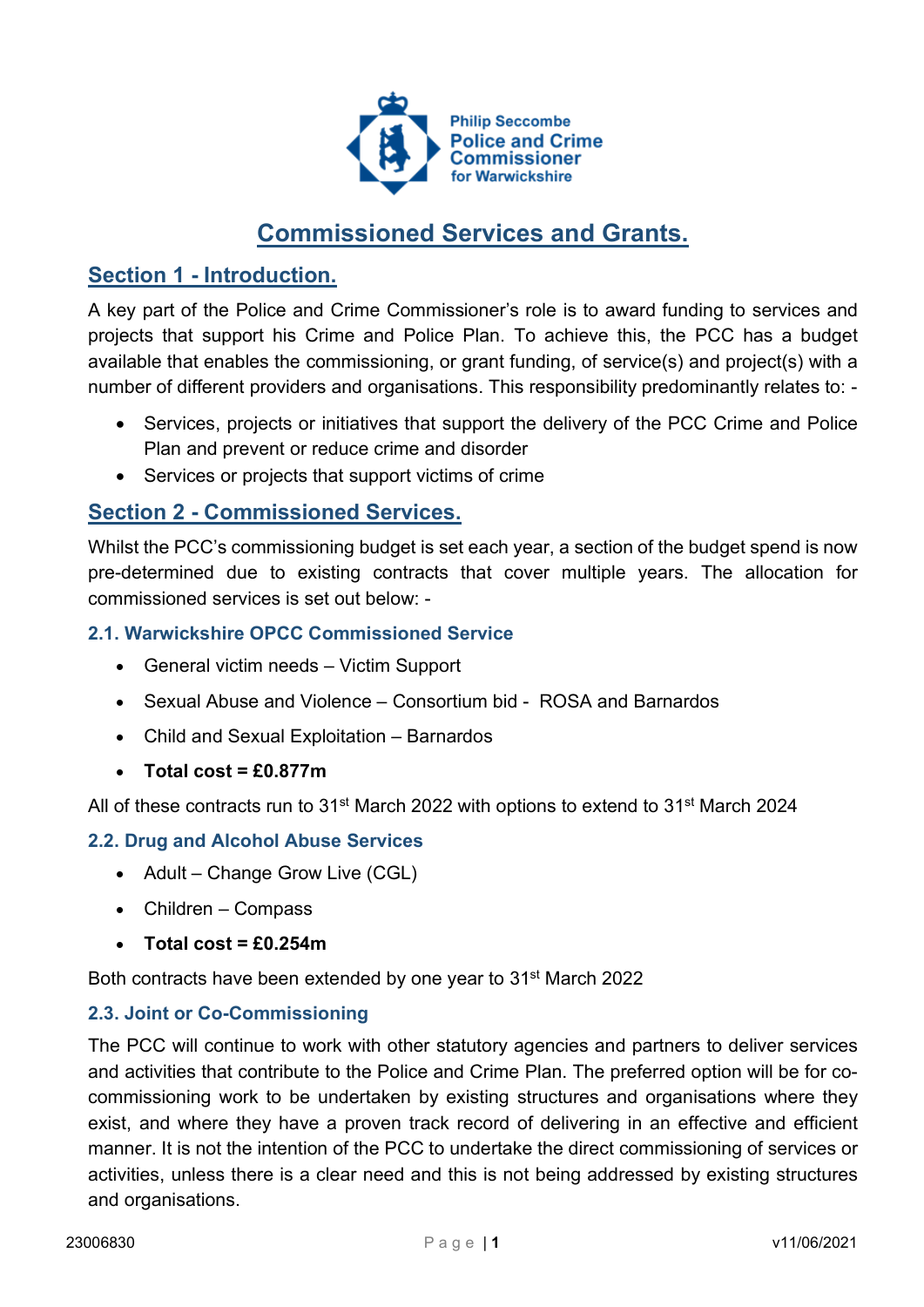### 2.4 Current Co-commissioned Services

- DA services Refuge accommodation for victims county wide and support WOPCC contribution
- Children and young people SARC NHS regionally co-commissioned services WOPCC contribution
- $\bullet$  Total cost = £0.181m
- Appendix A Lists of the existing commissioned services at Table 1, 2 and 3.

#### 2.5 Commissioning - Looking Ahead

• Ongoing development of a Commissioning and Grants Strategy

This will set out a strategic direction for commissioned and non-commissioned (grants) services for 2021 and beyond.

A Commissioning Plan has been finalised - it underpins the PCC's intentions and preparations for the next commissioning cycle starting in June 2021 to April 2023.

• Planning is underway to refresh the current PCC Needs Assessment

This will cover General Victim Support including Modern Slavery and Road Safety plus a detailed BAME Needs Assessment.

The needs assessment will form a crucial part of maintaining and improving commissioned services, and ensuring that they are producing the outcomes that communities need. The needs assessment will help us to understand where gaps exist and what services are necessary and how we can work in partnership to ensure services are delivered well, and evaluating their effectiveness.

- Timescales for the Needs Assessment
	- **Invitation to tender- July, 2021**
	- Contract award- August, 2021
	- The needs Assessment will be completed mid-November, 2021
	- The Needs Assessment will help inform us about which contracts we need to extend/recommission and what emerging priorities we need to consider in the next commissioning cycle for a 01/04/2023 start.

#### 2.6. Horizon Scanning

The following areas are on our commissioning horizon: -

- The uncertainty of ongoing funding from central government and this landscape has become increasingly uncertain due to the pandemic.
- Challenges of increased need in provision for PCC priority areas due to expectations of hidden harm due to the pandemic and the reduction in funding.
- Opportunities to bid jointly with other statutory organisations and partners in future.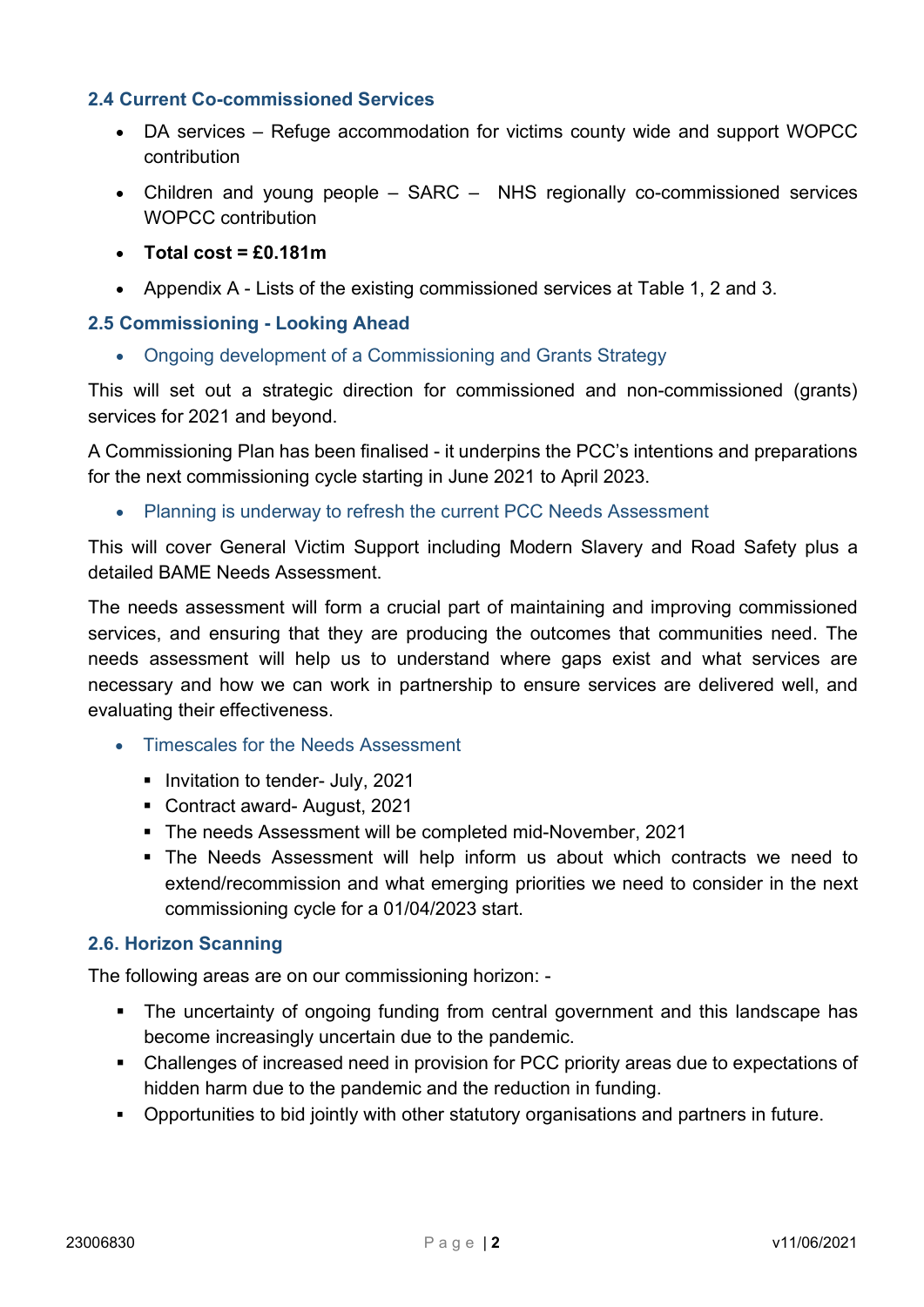#### APPENDIX A: SUMMARY OF COMMISSIONED SERVICES

#### Table 1: PCC Commissioned Services

| <b>Service Name</b>                                               | <b>Service Provide</b>                         | <b>Annual Cont</b><br><b>Value</b> | <b>Contract S</b><br><b>Date</b> | Contra<br>Period<br>(Years∣ | <b>Current</b><br><b>End Date</b> | Contract<br><b>Extensiol</b><br><b>Options ti</b> | <b>Notes</b>                                                                                          |
|-------------------------------------------------------------------|------------------------------------------------|------------------------------------|----------------------------------|-----------------------------|-----------------------------------|---------------------------------------------------|-------------------------------------------------------------------------------------------------------|
| General Victim<br><b>Recovery Services</b>                        | Victim Support                                 | Redacted                           | 01/04/2019                       | $3 + 1 + 1$                 | 31/03/2022                        | 31/03/2023<br>then<br>30/03/2024                  | Option to extend to 31 <sup>st</sup> March 2024                                                       |
| Sexual Abuse and<br>Violence recovery                             | RoSA (part of<br>consortium with<br>Barnardos) | Redacted                           | 01/04/2019                       | $3 + 1 + 1$                 | 31/03/2022                        | 31/03/2023<br>then<br>30/03/2024                  | Option to extend to 31 <sup>st</sup> March 2024                                                       |
| Child Sexual<br><b>Exploitation recovery</b>                      | Barnardos (part of<br>consortium with<br>RoSA) | Redacted                           | 01/04/2019                       | $3 + 1 + 1$                 | 31/03/2022                        | 31/03/2023<br>then<br>30/03/2024                  | Option to extend to 31 <sup>st</sup> March 2024.                                                      |
| Adult CJS Drug and<br><b>Alcohol Abuse CJS</b><br><b>Services</b> | <b>Change Grow Live</b>                        | Redacted                           | 01/04/2019                       | $2+1+1$                     | 31/03/2022                        | 31/03/23                                          | Single contract extension option already<br>activated. Needs recommissioning for<br>01/04/2023 start. |
| Child CJS Drug and<br><b>Alcohol Abuse</b><br><b>Services</b>     | Compass                                        | Redacted                           | 01/04/2019                       | $2+1+1$                     | 31/03/2022                        | 31/03/23                                          | Single contract extension option already<br>activated. Needs recommissioning for<br>01/04/2023 start. |

The Ministry of Justice (MOJ) victims grant is awarded annually to the PCC, and the amount often varies. It is used to fund some of the commissioned services identified above as follows: -

- General Victim Recovery services fully funded by MOJ grant.
- Sexual Abuse and Violence recovery co-funded by MOJ grant and internal PCC funds.
- Child Sexual Exploitation recovery co-funded by MOJ CSA uplift and internal PCC funds.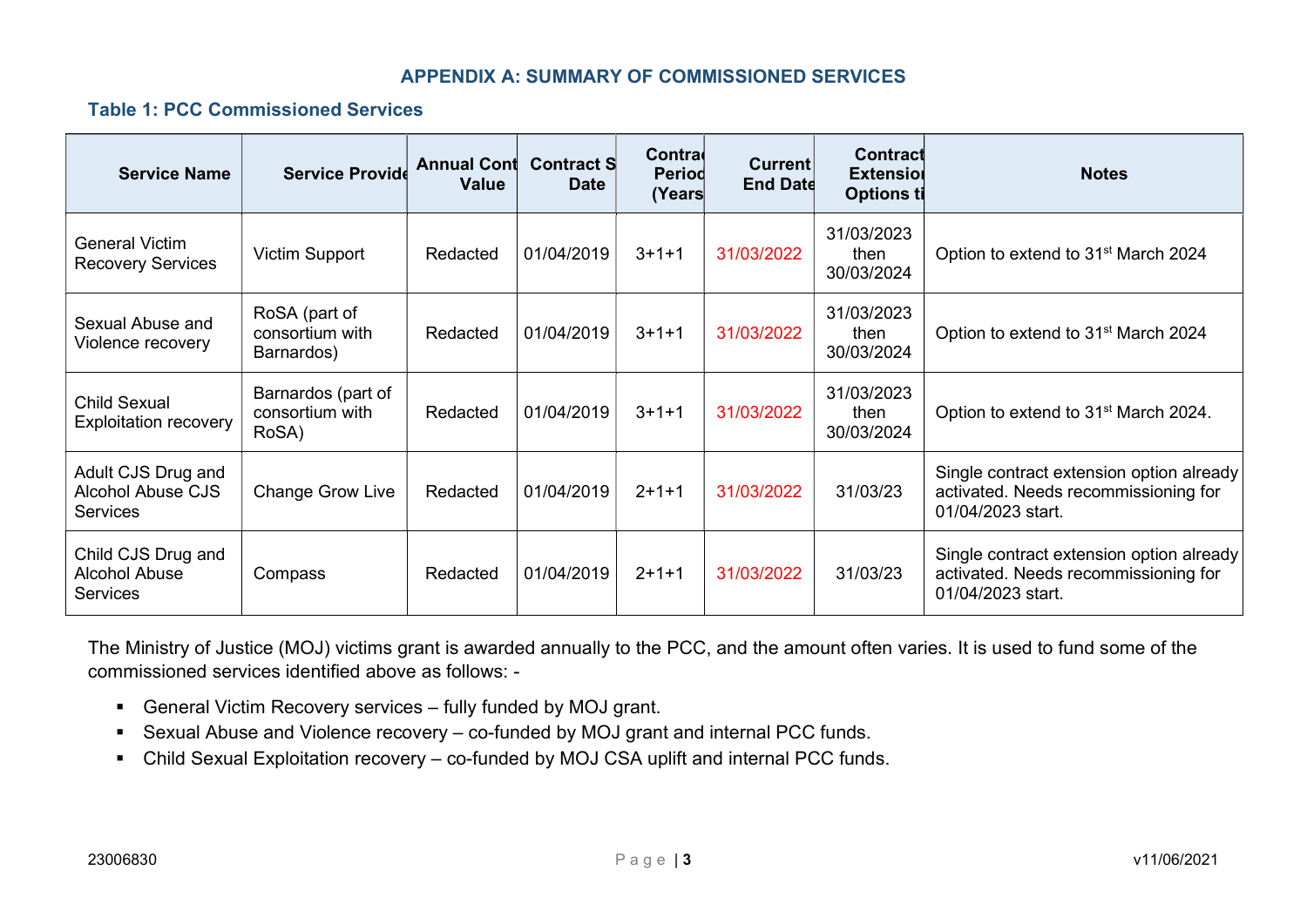## Table 2: Co-commissioned Services

| <b>Service Name</b>                                                                               | Co-commissioner(s)                                                     | <b>Service</b><br><b>Provider</b> | Annual<br><b>Contract</b><br><b>Value</b><br>(to PCC) | <b>Contract</b><br><b>Start Date</b> | <b>Contract</b><br><b>Period</b><br>(Years) | <b>Current</b><br><b>End Date</b> | <b>Contract</b><br><b>Extension</b><br><b>Options till</b> | <b>Notes</b>                                                                                                                                                                                                               |
|---------------------------------------------------------------------------------------------------|------------------------------------------------------------------------|-----------------------------------|-------------------------------------------------------|--------------------------------------|---------------------------------------------|-----------------------------------|------------------------------------------------------------|----------------------------------------------------------------------------------------------------------------------------------------------------------------------------------------------------------------------------|
| Domestic Abuse<br>recovery services                                                               | Warwickshire<br><b>County Council</b><br>(lead commissioner)           | Refuge                            | Redacted                                              | 01/04/2016                           | $3 + 1 + 1$                                 | 30/09/2021                        | N/A                                                        | <b>Both</b><br>contract extension<br>options activated. Was<br>due for recommissioning<br>01/04/2021 start but<br>for<br>01/10/2021<br>delayed to<br>COVID.<br>start due<br>to<br>Recommissioning<br>underway on schedule. |
| Children and<br><b>Young Persons</b><br>(CYP) Sexual<br><b>Assault Recovery</b><br>Service (SARS) | NHS England &<br>Improvement<br>(lead commissioner)<br>Regional OPCC's | Mountain<br>Healthcare            | Redacted                                              | 01/04/2016*<br>(01/04/2019)          | $3 + 1 + 1$                                 | 30/09/2021                        | N/A                                                        | Caretaker contract was<br>due to expire 01/04/2020<br>but was extended due to<br>COVID.<br>Commissioning<br>underway<br>and<br>on.<br>schedule for 01/10/2021<br>start.                                                    |
| <b>Adult SARC</b><br>(Sexual Assault<br>Referral Centre)**                                        | NHS England &<br>Improvement<br>(lead commissioner)<br>Regional OPCC's | G4S                               | Redacted                                              | 01/04/2018                           | $3 + 2$                                     | 31/03/2023                        | N/A                                                        | Single contract extension<br>option already activated.<br>Needs new procurement<br>for 01/04/2024 start.                                                                                                                   |

\* Original contract issued on 01/04/2016 but subsequently provider could not meet obligations, so a caretaker contract with MHC was put in place until a new service could be procured.

\*\* Currently funded by PCC via the force but SA progressing direct funding from PCC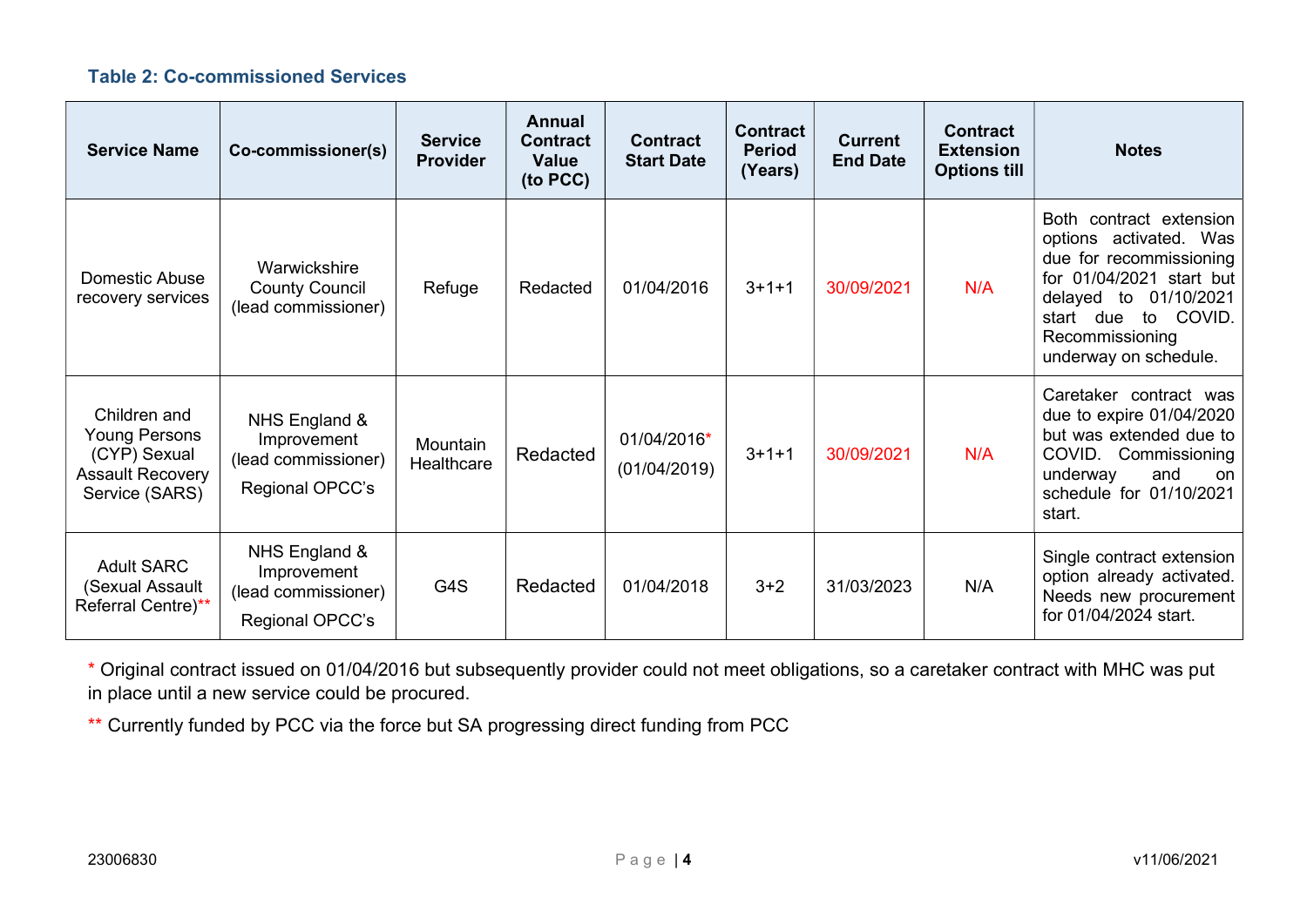# Table 3: Commissioning under consideration

| <b>Service Name</b>                            | <b>Co-commissioner</b>                                                                                 | Annual<br><b>Contract</b><br>Value<br>(to PCC) | <b>Contract</b><br><b>Start Date</b>                       | <b>Contract</b><br><b>Period</b><br>(Years) | <b>Notes</b>                                                                                                                                                                                                                                      |
|------------------------------------------------|--------------------------------------------------------------------------------------------------------|------------------------------------------------|------------------------------------------------------------|---------------------------------------------|---------------------------------------------------------------------------------------------------------------------------------------------------------------------------------------------------------------------------------------------------|
| <b>Domestic Abuse</b><br>Perpetrator Programme | <b>TBC but Needs</b><br>Assessment<br>undertaken jointly<br>with Warwickshire<br><b>County Council</b> | <b>TBC</b>                                     | Aspirational<br>01/10/2021<br>but likely for<br>01/04/2022 | <b>TBC</b>                                  | Review of DAPP and Needs Assessment for Warwickshire<br>currently underway by SafeLives and nearly complete. Due to<br>report by May 2021, after which consideration can then be given<br>to taking this forward through a commissioning process. |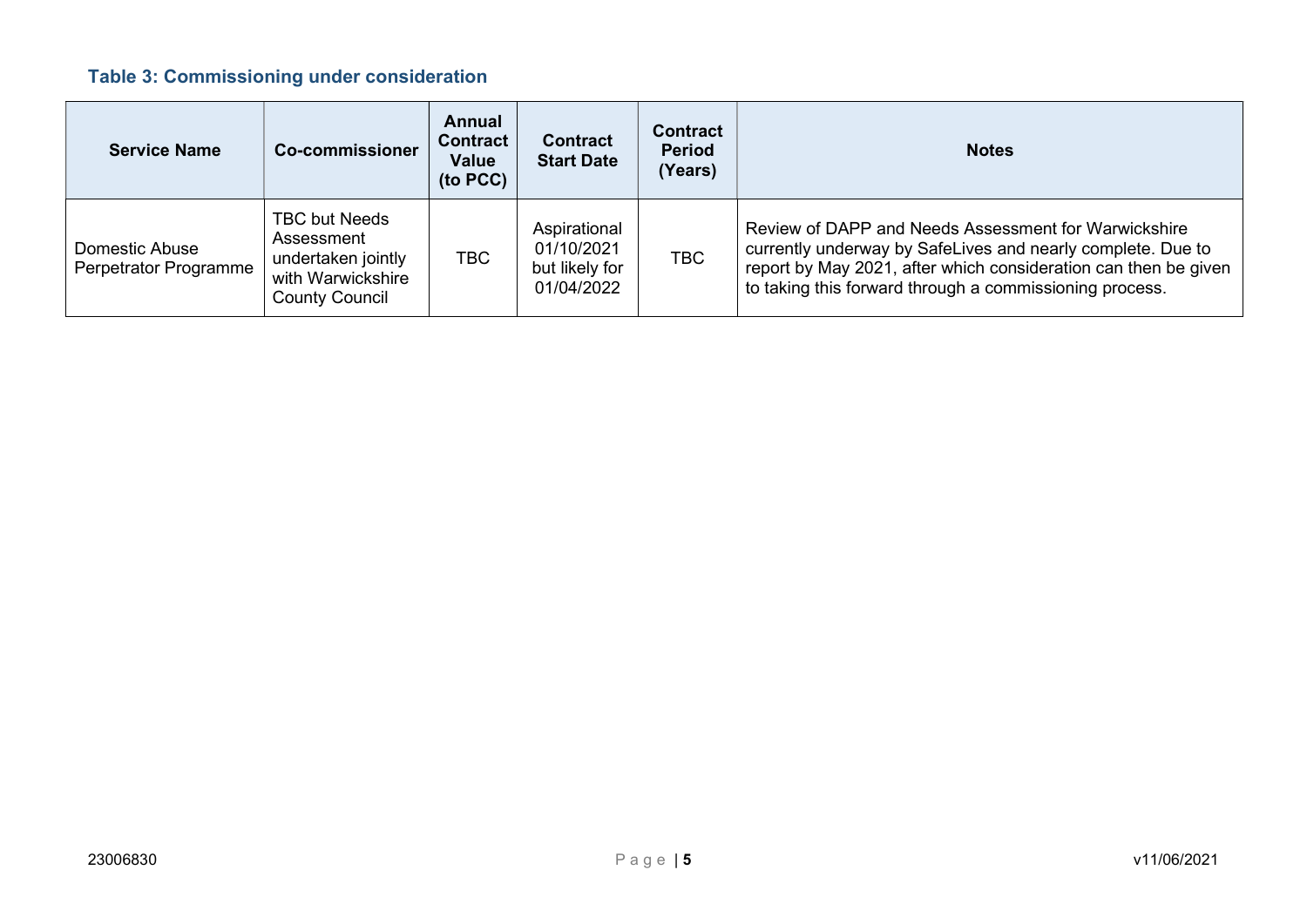# Section 3 - Commissioner's Grants Scheme.

The Commissioners Grants Scheme is an annual process designed to supplement the PCC's commissioned services. Funding is awarded to organisations for specific activities to be delivered within the financial year. In respect of the grants scheme, the PCC takes the view that where he can provide short term financial support in grant allocations to partners than he will strive to do so.

The 2021/22 Budget allocation is as follows: -

- £477,647 Direct Awards
- £226,841 Small Grants organisations able to bid for up to £10,000
- £59,995 Domestic Abuse Victims Programme
- £15,000 Reducing Reoffending
- £25,000 Sports, Youth Diversion & Youth Justice
- £173,381 Community Safety Partnerships

#### 3.1. Grant Applications 2021/22

48 x new grant applications were received in total, namely: -

- 32 x Small Grants,
- 4 x Domestic Abuse Victim Programme,
- 4 x Reducing Reoffending,
- 8 x Sports, Youth Diversion and Young Justice.
- 23 x were successful and received funding

10 x direct awards covering: -

- 5 x Warwickshire County Council Posts including business, cyber and prevent officer funding
- National Probation Service- Domestic Abuse Case Administrator post
- Warwickshire Police Rural Crime Coordinator Posts and project budget
- Stratford District Council- Rural Crime Advisor Posts
- Warwickshire Police Problem Solving Fund

#### 3.2. Community Safety Partnerships (CSP's)

 17 x applications were received spread geographically across the county – all were supported and cover local priority projects.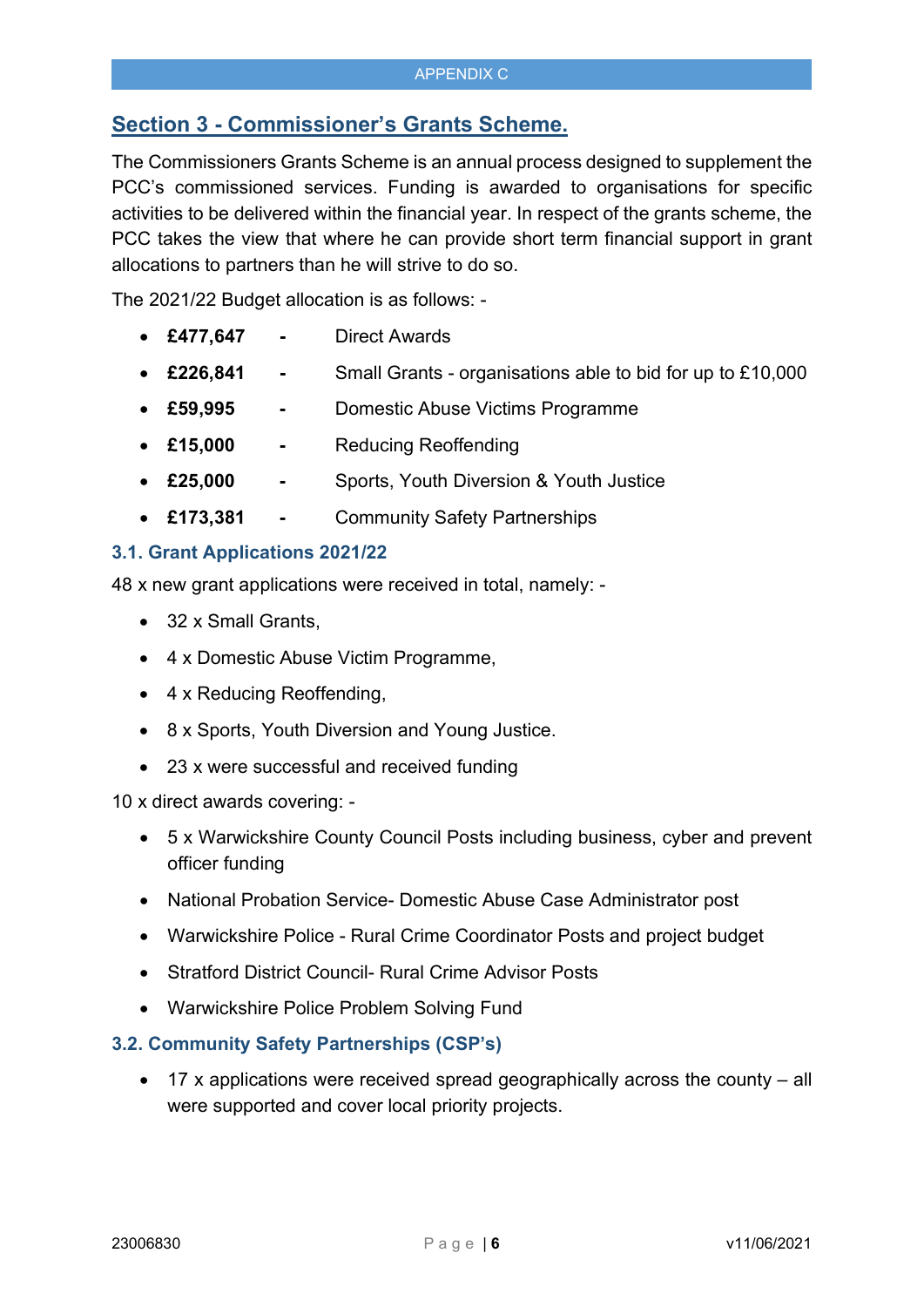#### 3.3. Monitoring

All funded projects or initiatives are required to submit monitoring returns to the OPCC on a quarterly basis. The monitoring requirements are clearly set out in the grant or funding offer letter and terms and conditions, including deadlines for submission.

All monitoring returns are reviewed by the OPCC and payment of subsequent funding instalments maybe reviewed, or withheld, if satisfactory information is not provided.

#### 3.4. Organisations in Receipt of Spending

The grants awarded in 2021/22 are set out in the tables below: -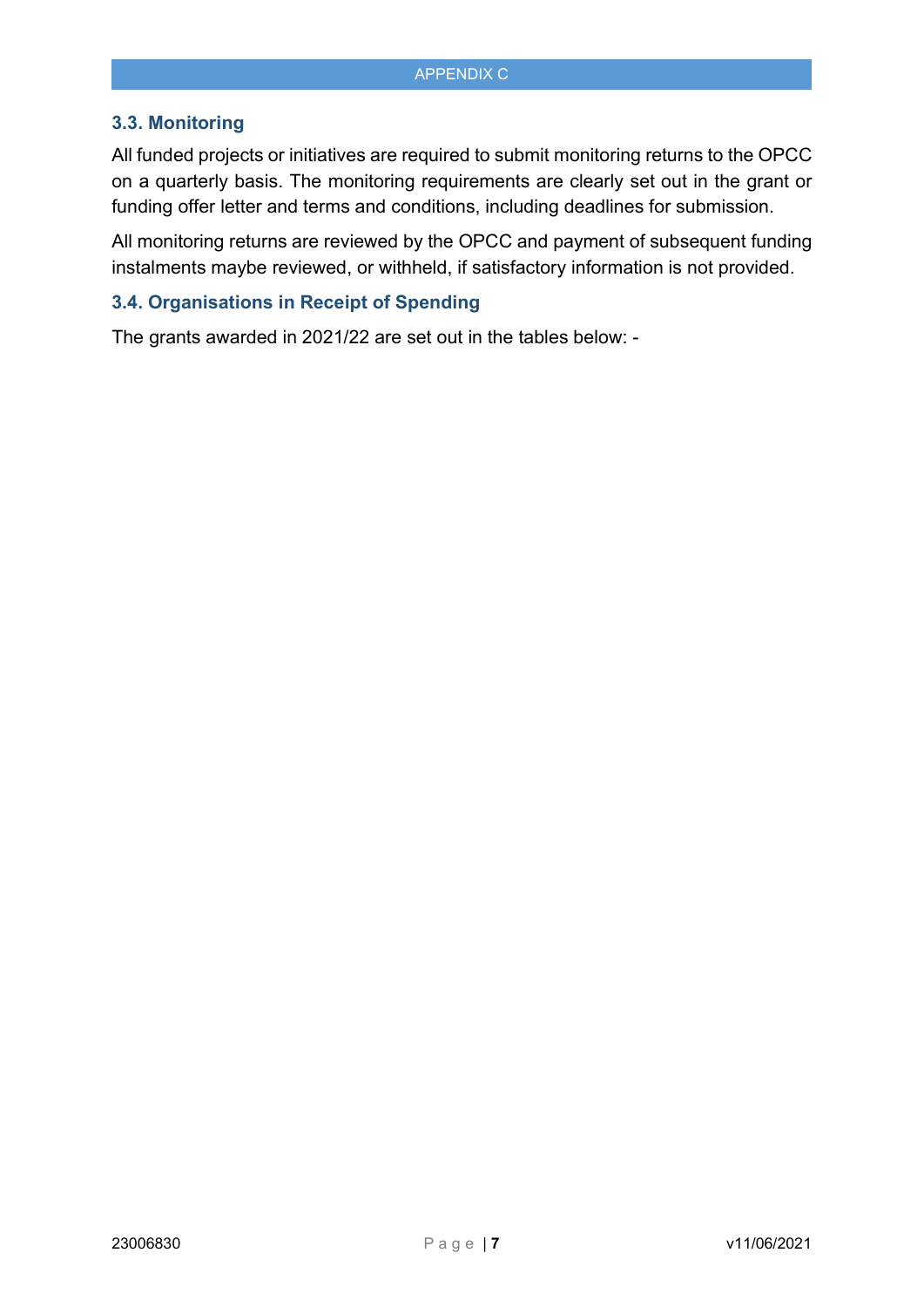## 3.5 PCC Grants 2021/22

## Table 4 - Direct Awards

| Organisation                          | <b>Name of Project</b>                                                 | <b>Purpose of the Grant</b>                                                                                                                                                                                                                                                                                                                                                                              | <b>Funding</b><br><b>Decision</b><br>(Yes/No) | <b>Awarded 2021-22</b> |
|---------------------------------------|------------------------------------------------------------------------|----------------------------------------------------------------------------------------------------------------------------------------------------------------------------------------------------------------------------------------------------------------------------------------------------------------------------------------------------------------------------------------------------------|-----------------------------------------------|------------------------|
| <b>Warwickshire County</b><br>Council | <b>Business Crime</b><br>Advisor                                       | The Business Crime Advisor works on behalf of the PCC and the four<br>community safety partnerships to deliver actions as detailed in the<br>comprehensive plan developed to address key crime issues for businesses<br>and vulnerable people within Warwickshire.                                                                                                                                       | Yes - in full                                 | Redacted               |
| <b>Warwickshire County</b><br>Council | <b>Cyber Crime Advisors</b>                                            | Cyber Crime Advisors are aim to raise awareness of the issues to help protect<br>people from becoming victims focusing in particular on the most vulnerable<br>through establishing strong working partnership arrangements and ensuring<br>wide delivery of protection bespoke messages for different audiences through<br>a range of mediums.                                                          | Yes - in full                                 | Redacted               |
| <b>Warwickshire County</b><br>Council | <b>Warwickshire Trading</b><br><b>Standards Service</b>                | To ensures consumers are protected from unfair trading and successfully<br>supports businesses to ensure that they are trading legally in both physical<br>and virtual settings. The Service operates in distinct priority areas; with<br>tackling cybercrime being an overarching priority covering all current work<br>streams undertaken.                                                             | Yes - in full                                 | Redacted               |
| <b>Warwickshire County</b><br>Council | Warwickshire Prevent<br>Officer                                        | The Prevent Officer to coordinate and support delivery of the Warwickshire<br>Prevent Action Plan, ensuring effective implementation by local partners of the<br>Government's Prevent Strategy, Prevent Duty and Channel Duty.                                                                                                                                                                           | Yes - in full                                 | Redacted               |
| <b>Warwickshire County</b><br>Council | Warwickshire<br><b>Community Safety</b><br><b>Partnership Analysts</b> | The resource will provide the CSPs with analytical capacity to provide a range<br>of reports, including the strategic assessments.                                                                                                                                                                                                                                                                       | Yes - in full                                 | Redacted               |
| <b>National Probation</b><br>Service  | Domestic Abuse Case<br>Administrator                                   | The post holders will interrogate the Police ATHENA and GENIE systems in<br>order to obtain domestic abuse call out history on service users coming into<br>contact with the NPS, which will facilitate well informed 'on the Day' Crown and<br>Magistrates Court sentencing for those convicted of domestic abuse offences,<br>which is a requirement of the Transforming Summary Justice (TSJ) agenda. | Yes - in full                                 | Redacted               |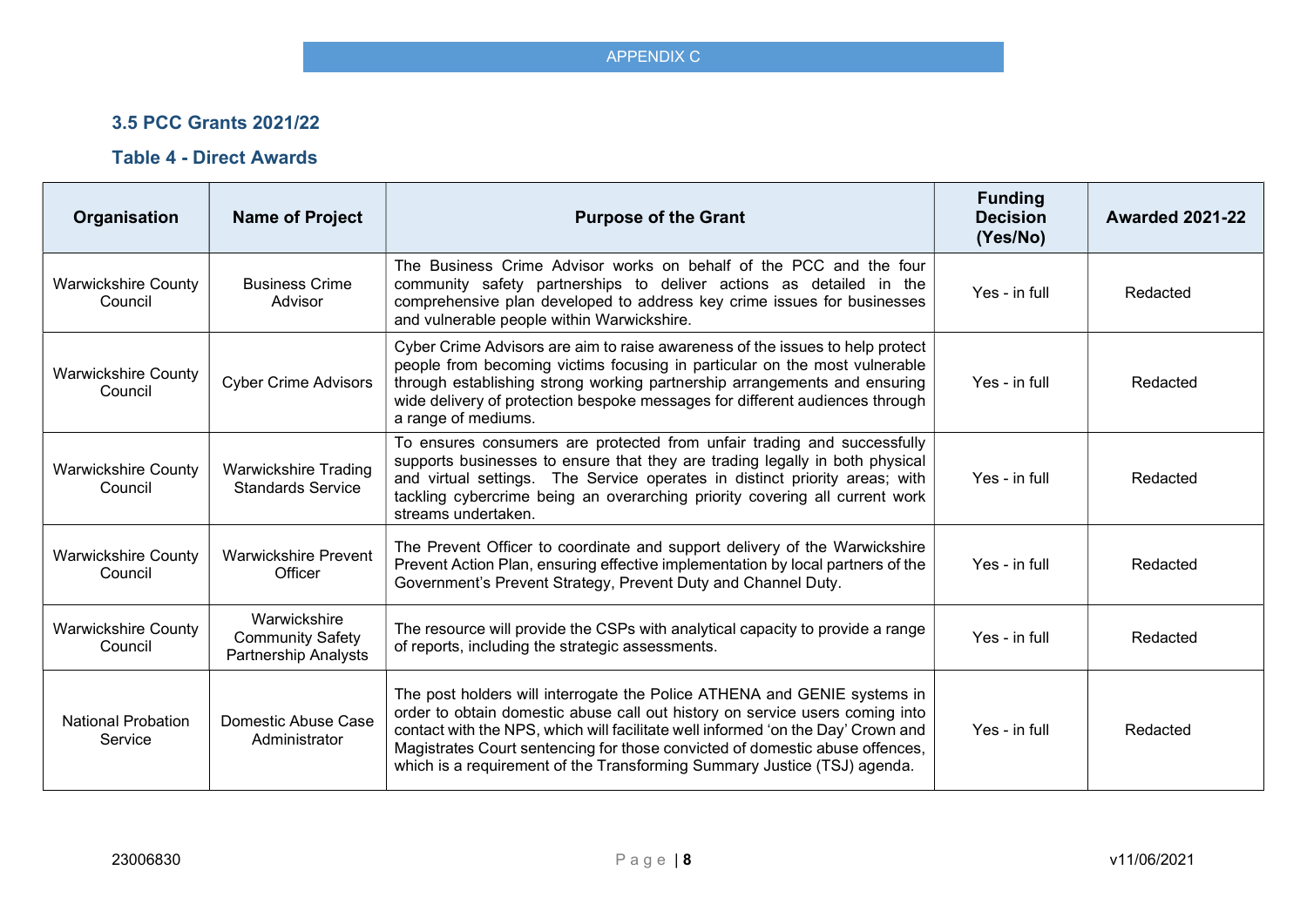| <b>Rural Crime Team-</b><br>Warwickshire Police | <b>Rural Crime</b><br>Coordinator                       | The Rural Crime Coordinator role is more of a strategic role and encompasses<br>gathering and coordination of intelligence, research and pulling together<br>information on behalf of the Rural Crime Team and planning operations to<br>ensure that Officers use their time efficiently and effectively to attend to<br>frontline and/ rural crime activities. | Yes - in full | Redacted |
|-------------------------------------------------|---------------------------------------------------------|-----------------------------------------------------------------------------------------------------------------------------------------------------------------------------------------------------------------------------------------------------------------------------------------------------------------------------------------------------------------|---------------|----------|
| <b>Warwickshire County</b><br>Council           | <b>Rural Crime</b><br><b>Coordinator Project</b><br>Pot | To develop a project and understanding of the local issues, raise awareness,<br>develop the rural watch website and engage communities.                                                                                                                                                                                                                         | Yes - in full | Redacted |
| <b>Stratford District</b>                       | <b>Rural Crime Advisor</b>                              | The Rural Crime Advisor role primarily provides crime prevention advice and<br>support to victims of crime, referred locations by the Rural Crime Team and<br>Safer Neighbourhoods Team covering rural beat areas and potentially external<br>stake holders such as the National Farmers Union.                                                                 | Yes - in full | Redacted |
| <b>Warwickshire Police</b>                      | Problem Solving Fund                                    | Discretionary fund for Warwickshire superintendent to allocate to fund a<br>problem solving approach for policing in Warwickshire.                                                                                                                                                                                                                              | Yes - in full | Redacted |
|                                                 |                                                         |                                                                                                                                                                                                                                                                                                                                                                 | Total:        | £477,647 |

# Table 5 - Small Grants

| Organisation                                         | Name of project                                                                           | <b>Purpose of the Grant</b>                                                                                                                                                                                                                                                                                                                                                                                                                                                               | <b>Funding</b><br><b>Decision</b><br>(Yes/No) | <b>Awarded 2021-22</b> |
|------------------------------------------------------|-------------------------------------------------------------------------------------------|-------------------------------------------------------------------------------------------------------------------------------------------------------------------------------------------------------------------------------------------------------------------------------------------------------------------------------------------------------------------------------------------------------------------------------------------------------------------------------------------|-----------------------------------------------|------------------------|
| Family Intervention<br>Counselling<br>Service (FICS) | Domestic Abuse<br>Perpetrator Project                                                     | Therapeutic Domestic Violence Perpetrator Programme delivered Warwickshire-wide<br>regardless of their postcode. We will be engaging a minimum of 52 individuals across<br>Warwickshire, 22 perpetrators who will attend the combination of one-to-one and<br>group format, up to 26 associated victims attending 12 one-to-one therapeutic<br>sessions and a minimum of 4 perpetrators attending one-to-one sessions who are<br>unable to attend group due to vulnerability or location. | Yes - in full                                 | Redacted               |
| Warwickshire<br><b>Retail Crime</b><br>Initiative    | Supporting the victims<br>of crime and disorder<br>in the retail and<br>licensing sectors | The Warwickshire Retail Crime Initiative Limited (WRCI) is a County wide Partnership<br>approach to prevent and reduce crime and anti-social behaviour in retail and licensed<br>business premises in Warwickshire                                                                                                                                                                                                                                                                        | Yes - in part                                 | Redacted               |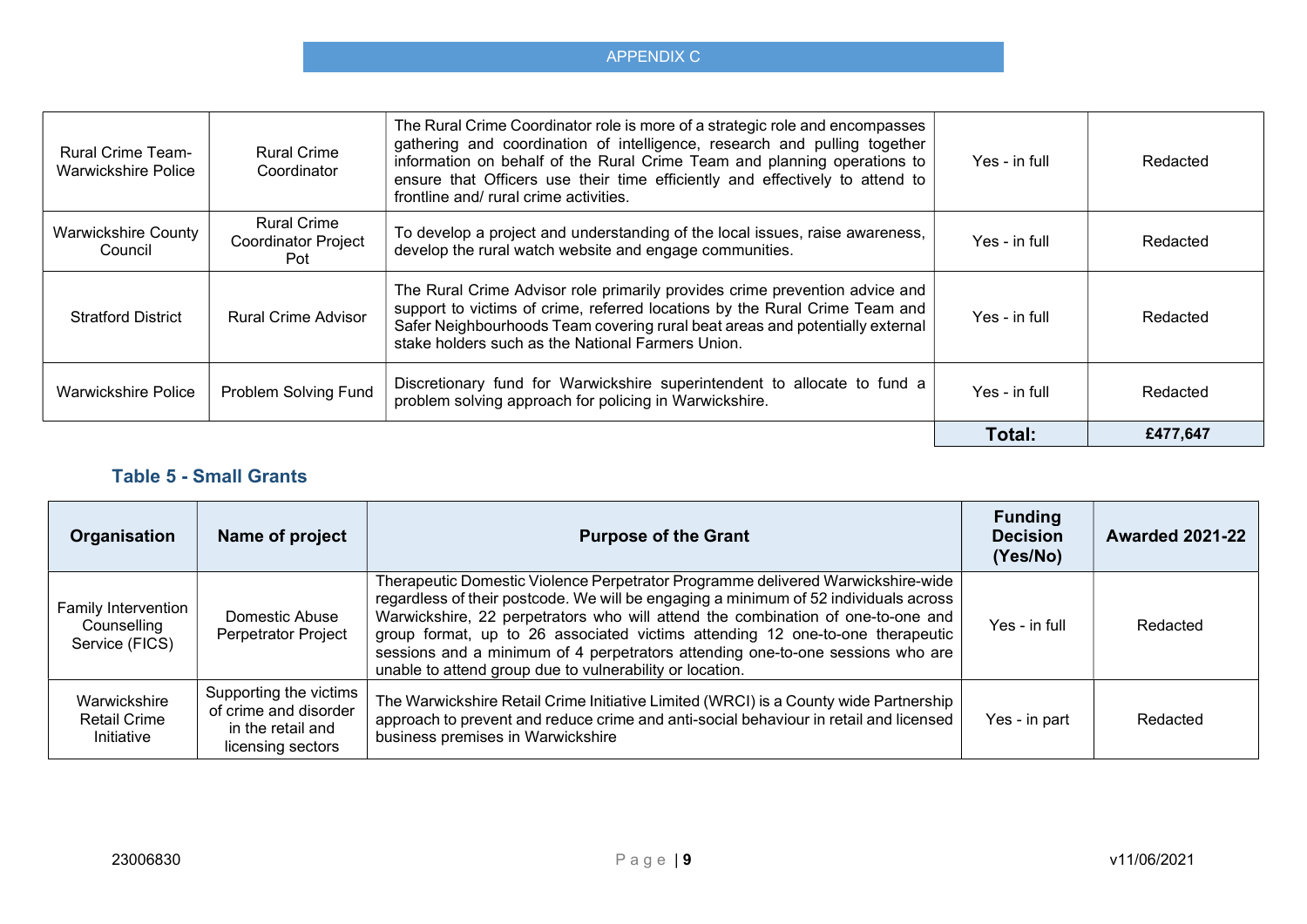| Warwickshire<br><b>Friendship Project</b>              | North Warwickshire<br>Friendships -<br>Nuneaton & Bedworth<br>Area | An existing project to improve the lives of disadvantaged children living in difficult<br>family situations. Objective is to achieve this by providing a volunteer Older Friend,<br>who through regular contact can give an individual child support. Aims are to 1. To<br>Improve Self Esteem & Confidence 2.To Improve Behaviour / Social &<br>Communication skills 3.To Improve and extend their life experience, whilst also<br>having fun. | Yes - in full | Redacted |
|--------------------------------------------------------|--------------------------------------------------------------------|-------------------------------------------------------------------------------------------------------------------------------------------------------------------------------------------------------------------------------------------------------------------------------------------------------------------------------------------------------------------------------------------------------------------------------------------------|---------------|----------|
| Warwickshire<br>Crimestoppers                          | <b>Fearless Against</b><br>Knife Crime                             | An anti-knife crime programme for young people in schools and pupil-referral units<br>(PRUs) in Warwickshire to discourage young people from carrying knives and report<br>what they know regarding knife crimes. Fearless is the young people's project of<br>Crimestoppers and aims to educate and empower 11-16 year olds by increasing their<br>awareness around crime.                                                                     | Yes - in full | Redacted |
| <b>North</b><br>Warwickshire<br>Neighbourhood<br>Watch | Core Funding for the<br>prevention and<br>reduction in crime.      | North Warwickshire Neighbourhood Watch Association is community based voluntary<br>organisation with the primary aim of offering help, advice and practical solutions to<br>assist members of the community reduce the fear of crime and also reduce the<br>chances of them becoming a victim of crime by raising the awareness of home,<br>vehicle and personal security.                                                                      | Yes - in full | Redacted |
| Aspire in Arts                                         | <b>Creative Arts</b><br>Sessions                                   | To provide opportunities for young people to realise their full potential by engaging<br>in activities in a caring, safe and supportive environment as an alternative to<br>traditional forms of education and learning. An opportunity to develop their skills,<br>motivation, confidence and life chances to flourish in achieving their aspirations.                                                                                         | Yes - in part | Redacted |
| Warwickshire<br>Search and<br>Rescue                   | Replace Incident<br><b>Command Unit</b>                            | The project is to procure a brand new vehicle, ready for customisation as a new ICU<br>which forms the mobile command post for all search call-outs. On a search and<br>rescue call-out, the ICU is driven to the rendezvous (RV) point which is usually at or<br>near where the missing person was last seen. All team members also drive<br>themselves to the RV point, and it is from here that search teams begin their work.               | Yes - in full | Redacted |
| Compass                                                | <b>Feeling Gassed</b>                                              | This project seeks to address the growing nitrous oxide use amongst young people<br>in Rugby. It will then engage three schools most associated with these hotspots and<br>deliver a range of engagements including assemblies, awareness campaigns, and<br>group work on the personal risks of nitrous oxide use, the impact on the community,<br>and where help can be accessed.                                                              | Yes - in full | Redacted |
| Warwickshire<br>Search and<br>Rescue                   | <b>Equipping New</b><br>Recruits                                   | There are 35 teams nationally. We are called out by POLSAs (only) to search for<br>vulnerable missing people who are primarily those with mental health issues,<br>Alzheimer's or who are otherwise at risk. We provide searchers, search planning and<br>management and medical first responders to police searches.                                                                                                                           | Yes - in full | Redacted |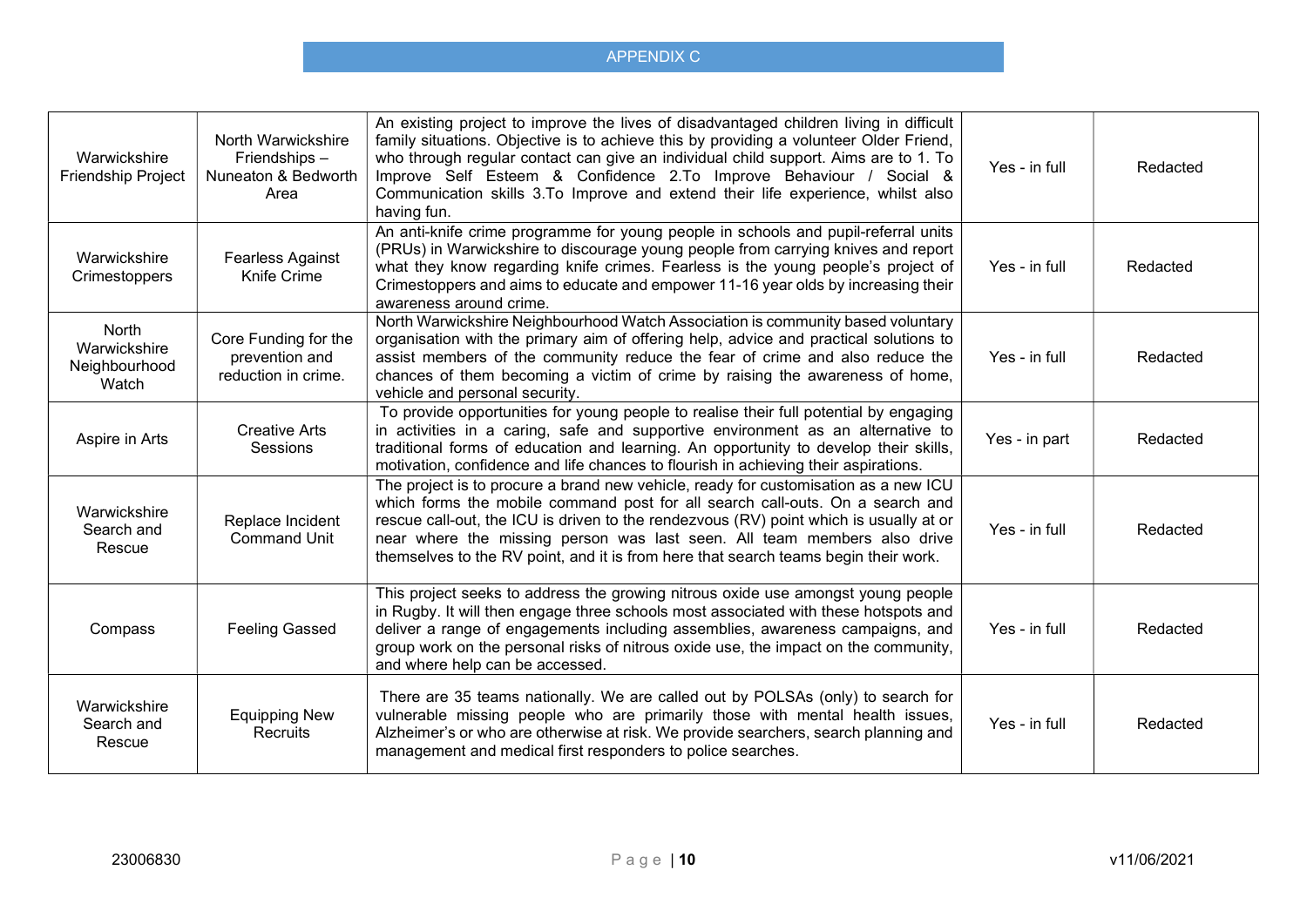| Citizens Advice<br>South<br>Warwickshire                                                                   | Reach Out and Help                                                                 | Reach Out and Help Warwick offers at home one-to-one support to those in crisis<br>who, for various reasons, need more help to access our services and that of other<br>specialist or statutory services. This project's primary focus is offering intensive<br>support, advice and advocacy to people in crisis, many of whom are vulnerable,<br>experiencing significant mental health issues or victims of violence.                                                                                                                                                                                                                          | Yes - in full | Redacted |
|------------------------------------------------------------------------------------------------------------|------------------------------------------------------------------------------------|--------------------------------------------------------------------------------------------------------------------------------------------------------------------------------------------------------------------------------------------------------------------------------------------------------------------------------------------------------------------------------------------------------------------------------------------------------------------------------------------------------------------------------------------------------------------------------------------------------------------------------------------------|---------------|----------|
| Equip                                                                                                      | Drugs and County-<br>lines Awareness                                               | This project will seek to engage Black and Minority Ethnic (BME) communities,<br>particularly women, on drug and substance misuse and awareness. We will target<br>women so that they are able to recognise the different types of drugs, so that they<br>know what to look out for. The project will also seek to educate BME communities<br>about young people and County-lines, about which anecdotally there is poor<br>awareness.                                                                                                                                                                                                           | Yes - in full | Redacted |
| Rugby Council -<br><b>Community Sport</b><br>and Recreation<br>Unit- previously<br><b>Positive Futures</b> | On Track                                                                           | On Track is the Social Inclusion Programme coordinated and delivered by Rugby<br>Borough Council. On Track deliver community youth provision across the Borough<br>for young people aged 12 - 19 years. Delivering programmes such as 1-1 support,<br>mentoring, group work, youth clubs and outreach sessions to engage young people<br>in Rugby's priority wards and areas of deprivation.                                                                                                                                                                                                                                                     | Yes - in part | Redacted |
| Safeline                                                                                                   | Early Intervention and<br><b>Prevention Support</b><br>Coordinator                 | To fund Early Intervention Co-ordinator to provide specialist one-to-one support and<br>deliver group training, and activities to some of the most vulnerable young people<br>(CYP) in our community. Safeline will secure match funding to enable the recruitment<br>of a full-time Early Intervention coordinator.                                                                                                                                                                                                                                                                                                                             | Yes - in full | Redacted |
| Insight Counselling<br>(DACS)                                                                              | Domestic Abuse<br>Support for Parents of<br><b>Children With Special</b><br>Needs. | We are asking the PCC to fund a 'pioneering project' specifically aimed to increase<br>safety and reduce risk of DV/DA between parents/carers affected by the challenges<br>of their child's Special Need/Disability. Added pressure of caring for a family member<br>with Disabilities can lead to whole family relationship breakdown, contributing to the<br>risk of DV/DA, social isolation, lack of family and social support, discrimination and<br>difficult family life.                                                                                                                                                                 | Yes - in full | Redacted |
| <b>Rethink Mental</b><br><b>Illness</b>                                                                    | <b>Rethink Warwick</b><br>Personal Safety<br>Service                               | To create and deliver 'staying safe online training' aimed at service users<br>experiencing Mental Health delivered via the Recovery and Wellbeing Academy.<br>• Personal safety packs- including covid relevant personal safety items - daffodil<br>lanyards - for those who can't wear masks - to avoid public confrontation/ sanitiser<br>alongside the generic Personal Safety items in our previous packs<br>• Personal Safety Mental Health Recovery Worker role 4 hours per week to provide-<br>online/f2f Personal Safety Surgery weekly • Walking group - graded exposure after<br>being in lockdown, with support to keep safe outside | Yes - in part | Redacted |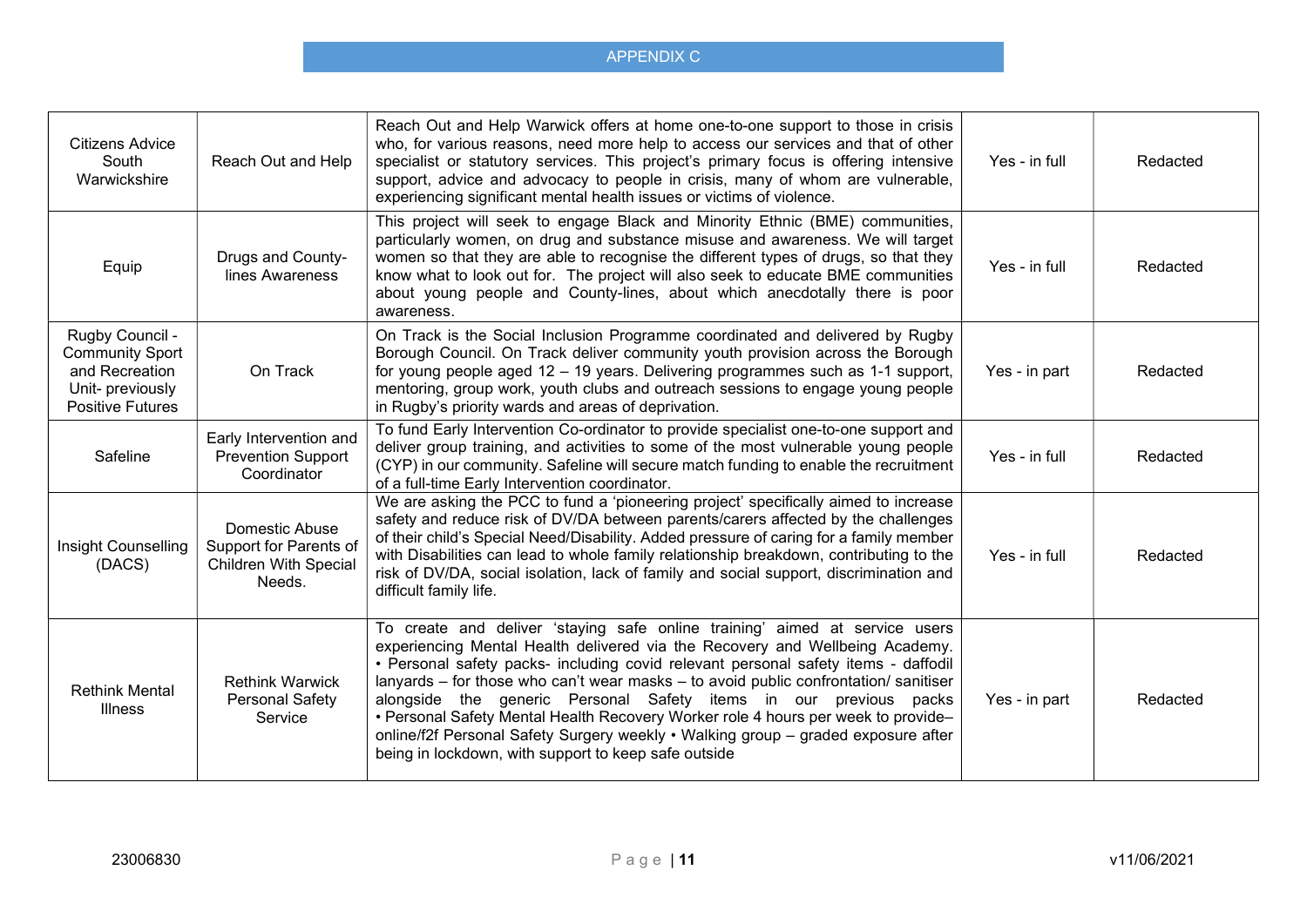| Warwickshire<br>Horse Watch               | <b>Warwickshire Horse</b><br>Watch                            | Warwickshire Horse Watch is a partnership scheme between horse owners and<br>Warwickshire Police in and around the county. The group provide crime prevention<br>advice, marking of property to deter thieves and initiatives to combat equine crime.                                                                                                                                                              | Yes - in full | Redacted |
|-------------------------------------------|---------------------------------------------------------------|--------------------------------------------------------------------------------------------------------------------------------------------------------------------------------------------------------------------------------------------------------------------------------------------------------------------------------------------------------------------------------------------------------------------|---------------|----------|
| Rugby Borough<br>Neighbourhood<br>Watch   | <b>Core Funding</b>                                           | Promoting Neighbourhood Watch as a crime prevention and crime awareness<br>solution to all members of the public in the Rugby Borough which includes giving<br>guidance to and setting up Neighbourhood Watch schemes. Working closely with<br>Rugby police to ensure the information and support gets out to the public.                                                                                          | Yes - in part | Redacted |
| Warwickshire<br><b>County Council</b>     | <b>SOCJAG Action Plan</b>                                     | In the context of this bid the Warwickshire Community Safety Team are lead on a<br>joint bid on behalf of all district and borough community safety partnerships, to<br>develop interventions pathways to support young people aged 14-25 who are at risk<br>of gang and county line exploitation.                                                                                                                 | Yes - in part | Redacted |
| <b>Rugby Street</b><br>Pastors            | <b>Rugby Street Pastors</b><br>Initiative (RSPI)              | Rugby Street Pastors is an inter-denominational Church response to urban problems,<br>engaging with people on the streets of Rugby Town Centre to care, listen and<br>dialogue, offering practical help and advice to the clubbers in the 'night time economy'<br>and by their very presence, helping to lower tensions that can so quickly escalate<br>when inebriated clubbers decide to argue with one another. | Yes - in full | Redacted |
| Stratford-upon-<br>Avon Street<br>Pastors | Stratford-upon-Avon<br><b>Street Pastors</b>                  | Provide a voluntary preventative service to the night-time economy of Stratford-upon-<br>Avon on Friday nights. And assist with developing the service on some Saturdays<br>during the daytime, when the current government restrictions allow.                                                                                                                                                                    | Yes - in full | Redacted |
| <b>Barnardos</b>                          | Warwickshire<br>Reaching Out                                  | This project will seek to address a gap in the existing commissioned service for<br>general child exploitation, and provide both sessional staff hours and positive<br>diversionary activities to a) help CYP who have been criminally exploited to recover<br>and b) help them to focus on more positive activities.                                                                                              | Yes - in full | Redacted |
| Sycamore<br>Counselling<br>Service        | <b>Anger Awareness</b><br>Project                             | A charity offering confidential and professional counselling for adults, children and<br>young people throughout Nuneaton, Bedworth and North Warwickshire. Offering<br>therapeutic support for disadvantaged people who are struggling to cope with<br>everyday life affecting their ability to reach their full potential.                                                                                       | Yes - in full | Redacted |
| <b>West Midlands</b><br><b>OPCC</b>       | Anger and Anxiety<br>Out of Court<br><b>Disposals Project</b> | An intervention additional to BAU offered on a region-wide basis by a CRC to<br>individuals whose offending has been heavily linked to anger or anxiety. The project<br>will be telephone based and will be 8 sessions of approximately one hour each. A<br>normal CJ outcome may exacerbate stress leading to further offending; this course<br>seeks to de-escalate such behaviour.                              | Yes - in full | Redacted |
|                                           |                                                               |                                                                                                                                                                                                                                                                                                                                                                                                                    | Total:        | £227,521 |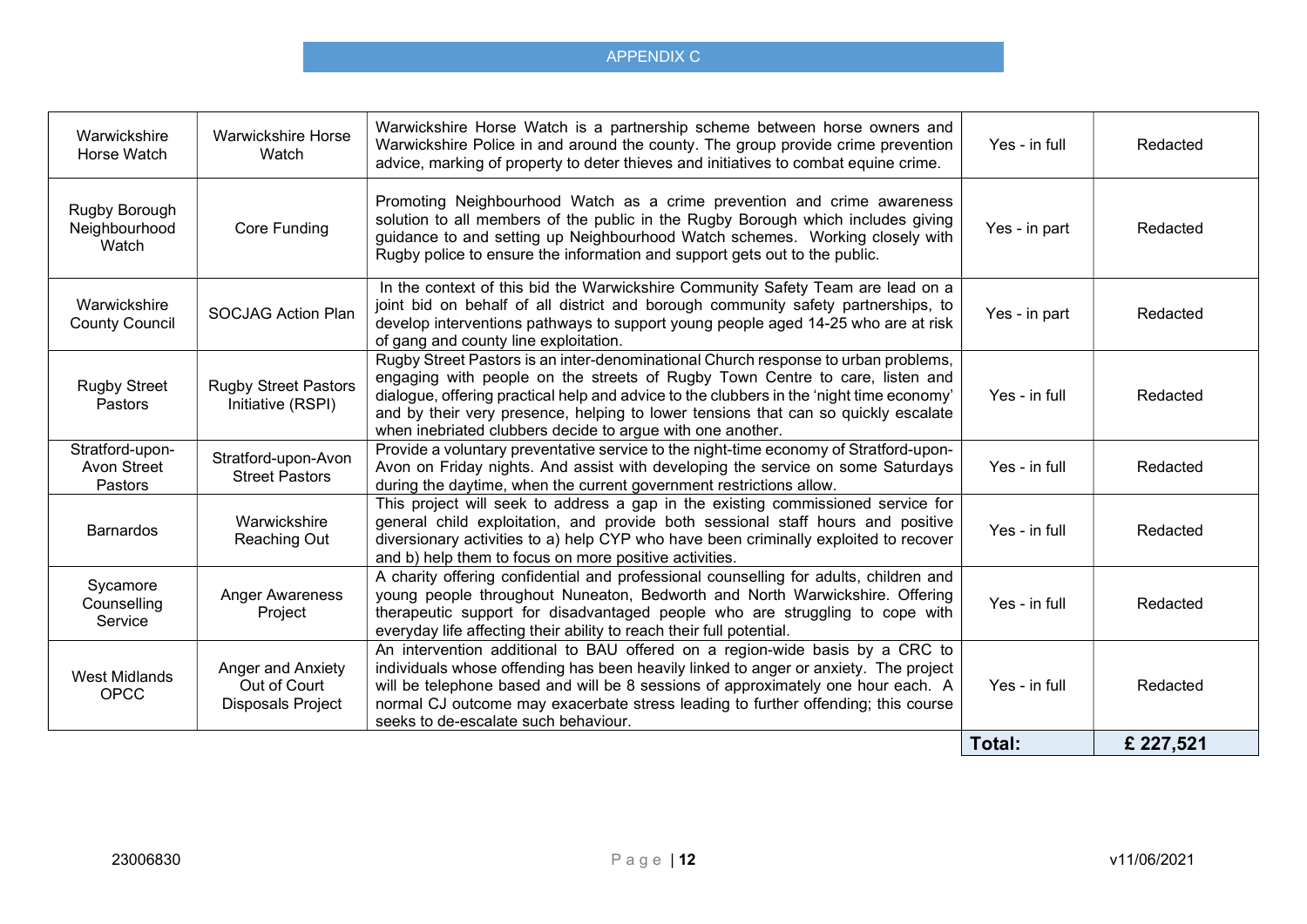# Table 6 - Domestic Abuse Victim Support

| Organisation                                            | Name of project                                                      | <b>Purpose of the grant</b>                                                                                                                                                                                                                                                                                                                                                                                                                                                                                                                                     | <b>Funding</b><br><b>Decision</b><br>(Yes/No) | <b>Awarded 2021-22</b> |
|---------------------------------------------------------|----------------------------------------------------------------------|-----------------------------------------------------------------------------------------------------------------------------------------------------------------------------------------------------------------------------------------------------------------------------------------------------------------------------------------------------------------------------------------------------------------------------------------------------------------------------------------------------------------------------------------------------------------|-----------------------------------------------|------------------------|
| <b>Parenting Project</b>                                | You First                                                            | Counselling therapy for 70 victims of domestic abuse for 18 sessions. Counselling<br>provides the opportunity for domestic abuse victims to work through the traumas<br>and difficult life events they have experienced.                                                                                                                                                                                                                                                                                                                                        | Yes - in full                                 | Redacted               |
| Family<br>Intervention<br>Counselling<br>Service (FICS) | DA Victim's<br>Counselling Service +<br>DA Victim's Support<br>Group | One-to-one counselling therapy to victims of domestic abuse across Warwickshire,<br>as previously funded by Warwickshire PCC. This project has been extremely<br>successful, despite the global pandemic, and we would like the opportunity to<br>continue to offer this vital service. During the last 12 months our referrals for victim's<br>therapy have tripled and we assess that Covid-19 restrictions have had a huge impact<br>on domestic abuse incidents in Warwickshire to have a constant supply of good<br>quality volunteer student counsellors. | Yes - in full                                 | Redacted               |
|                                                         |                                                                      |                                                                                                                                                                                                                                                                                                                                                                                                                                                                                                                                                                 | Total:                                        | £59,995                |

# Table 6 - Reducing Reoffending

| Organisation   | Name of project               | <b>Purpose of the Grant</b>                                                                                                                                                                                                                                                                                                                                                                                                                                  | <b>Funding</b><br><b>Decision</b><br>(Yes/No) | <b>Awarded 2021-22</b> |
|----------------|-------------------------------|--------------------------------------------------------------------------------------------------------------------------------------------------------------------------------------------------------------------------------------------------------------------------------------------------------------------------------------------------------------------------------------------------------------------------------------------------------------|-----------------------------------------------|------------------------|
| Aspire in Arts | <b>Creative Arts Sessions</b> | A charity delivering a diverse programme of art based early intervention and positive<br>activities. To provide opportunities for young people to realise their full potential by<br>engaging in activities in a caring, safe and supportive environment as an alternative<br>to traditional forms of education and learning. An opportunity to develop their skills,<br>motivation, confidence and life chances to flourish in achieving their aspirations. | Yes - in full                                 | Redacted               |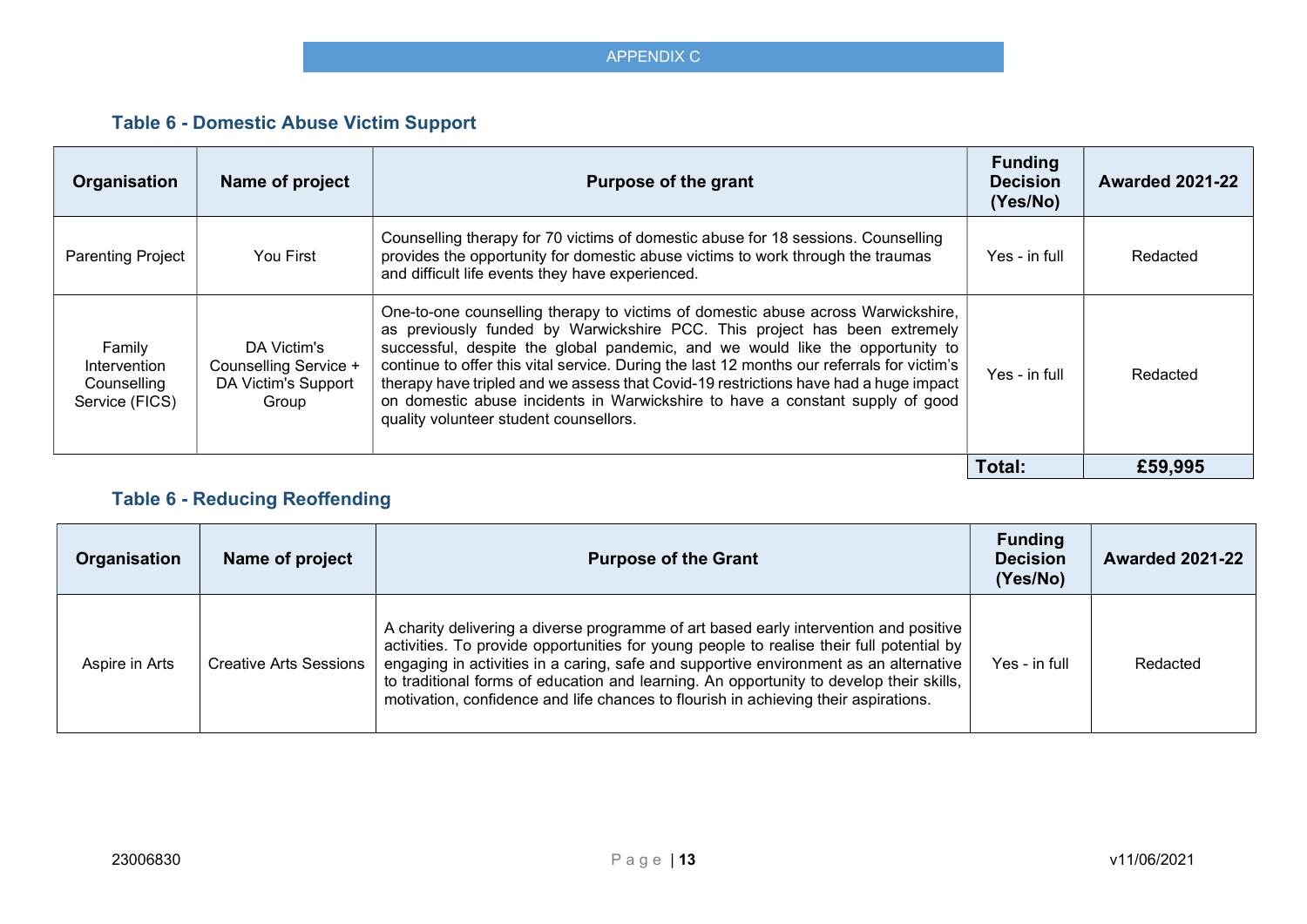| APPENDIX C |  |
|------------|--|

| <b>Futures Unlocked</b> | Core Mentoring | In-reach mentoring to prison inmates to provide practical, emotional and spiritual<br>support. This will mean one-to one meetings in the community to work on the<br>identified priority issues the client faces – be it accommodation, finance/debt, family<br>relationships and the like. We will also be delivering the soft outcomes of social<br>inclusion improved resilience, coping strategies and the knowledge of the support of<br>a non-judgemental critical friend. | Yes - in part | Redacted |
|-------------------------|----------------|----------------------------------------------------------------------------------------------------------------------------------------------------------------------------------------------------------------------------------------------------------------------------------------------------------------------------------------------------------------------------------------------------------------------------------------------------------------------------------|---------------|----------|
|                         |                |                                                                                                                                                                                                                                                                                                                                                                                                                                                                                  | Total:        | £15,000  |

# Table 7 - Sport, Youth Diversion & Youth Justice

| Organisation             | Name of project       | <b>Purpose of the Grant</b>                                                                                                                                                                                                                                                                                                                                                                 | <b>Funding</b><br><b>Decision</b><br>(Yes/No) | <b>Awarded 2021-22</b> |
|--------------------------|-----------------------|---------------------------------------------------------------------------------------------------------------------------------------------------------------------------------------------------------------------------------------------------------------------------------------------------------------------------------------------------------------------------------------------|-----------------------------------------------|------------------------|
| <b>Brunswick Youth</b>   | Young People First    | We would like the PCC to consider continuity funding of our youth provision within<br>the Brunswick ward of Leamington Spa. We historically (prior to Covid) ran two youth<br>club sessions attended by an average of thirty young people per session from the<br>Westbury Centre in Brunswick. Since the Covid restrictions we have been offering an<br>adapted version of these sessions. | Yes - in full                                 | Redacted               |
| The Bradby Club          | <b>Ascent Project</b> | The Bradby Club offers support, guidance and education for young people throughout<br>their transition into adulthood with a strong focus on the less-advantaged and those<br>in greatest need.                                                                                                                                                                                             | <b>Yes</b>                                    | Redacted               |
| <b>Hill Street Youth</b> | Engage                | The programme is spilt into different areas that include informative & interactive<br>workshops, sport & healthy lifestyle, domestic education, general education<br>upskilling, enhancing life skills and the provision of one to one and group support<br>and advocacy.                                                                                                                   | Yes - in part                                 | Redacted               |
|                          |                       |                                                                                                                                                                                                                                                                                                                                                                                             | Total:                                        | £25,000                |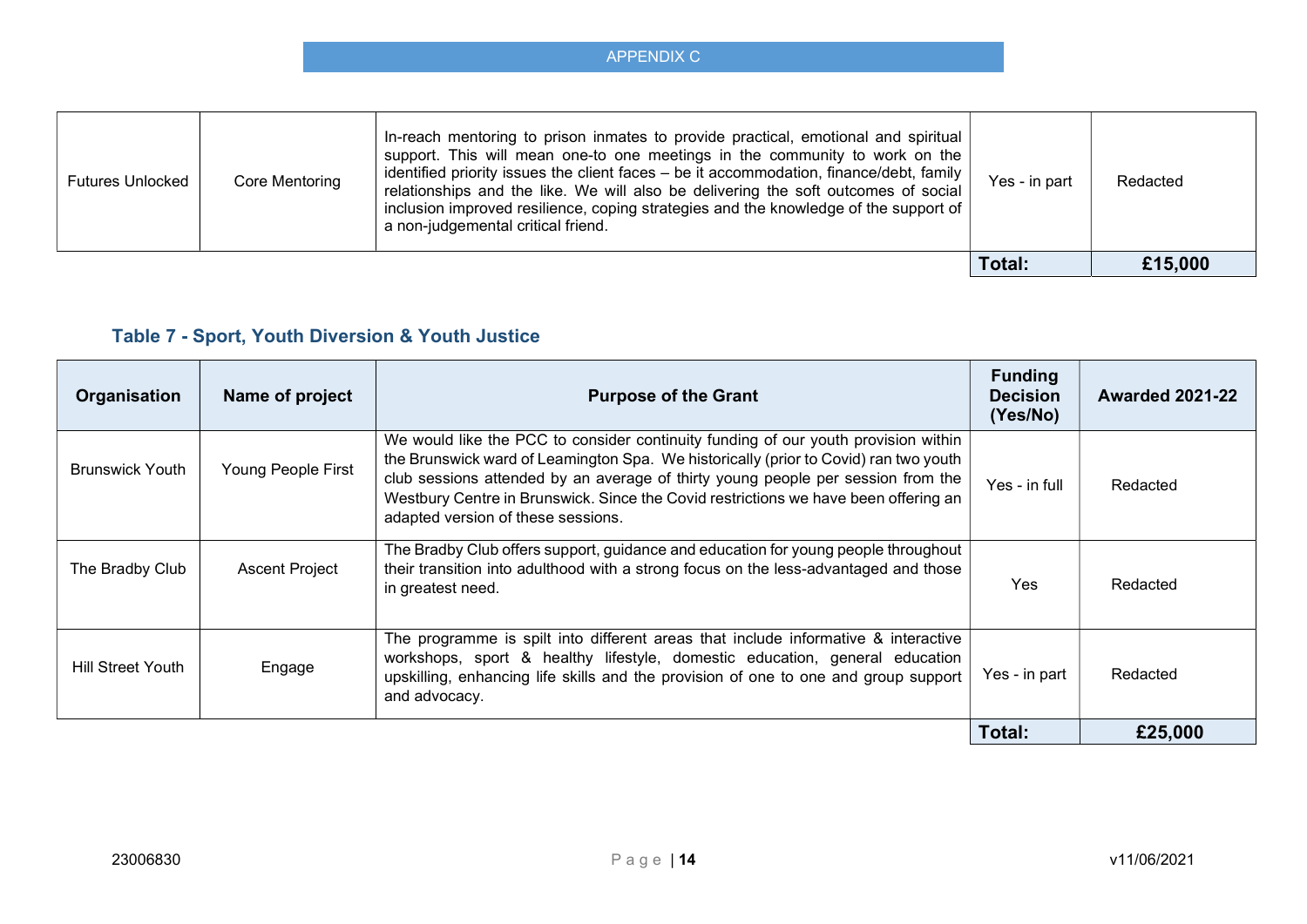# Table 8 - Community Safety Partnerships (CSPs)

| Organisation                          | Name of project                                                                                                      | <b>Purpose of the Grant</b>                                                                                                                                                                                                                                                                                                                                                                                                                                                                                                                                            | <b>Funding</b><br><b>Decision</b><br>(Yes/No) | <b>Awarded 2021-22</b> |
|---------------------------------------|----------------------------------------------------------------------------------------------------------------------|------------------------------------------------------------------------------------------------------------------------------------------------------------------------------------------------------------------------------------------------------------------------------------------------------------------------------------------------------------------------------------------------------------------------------------------------------------------------------------------------------------------------------------------------------------------------|-----------------------------------------------|------------------------|
| Warwickshire<br><b>County Council</b> | ECINS (to develop a<br>secure, cloud based,<br>case management<br>and data sharing<br>system across<br>Warwickshire) | As an information sharing and case management database, the use of ECINS has assisted<br>agencies in the county to work together and communicate more efficiently and effectively, share<br>information more freely in a secure environment and to adopt a more co-ordinated approach.                                                                                                                                                                                                                                                                                 | Yes - in full                                 | Redacted               |
| <b>CSP North</b><br>Warwickshire      | Targeted youth<br>education addressing<br>exploitation-<br>including risk of<br>county lines, knife<br>crime         | To research, develop, coordinate and deliver a universal education officer for schools and<br>youth settings throughout the county. The interventions will provide universal offers for<br>schools and youth settings with the aim of addressing :<br>- vulnerability and identified risk and protective factors,<br>- reducing the risk of exploitation which can include county lines, Child sexual exploitation<br>(CSE), Child Criminal exploitation (CCE), PREVENT radicalisation, knife crime, Substance<br>misuse, negative relationships and lack of identity. | Yes - in full                                 | Redacted               |
| CSP Nuneaton &<br><b>Bedworth</b>     | Targeted youth<br>education addressing<br>exploitation-<br>including risk of<br>county lines, knife<br>crime         | To research, develop, coordinate and deliver a universal education officer for schools and<br>youth settings throughout the county. The interventions will provide universal offers for<br>schools and youth settings with the aim of addressing :<br>- vulnerability and identified risk and protective factors,<br>- reducing the risk of exploitation which can include county lines, Child sexual exploitation<br>(CSE), Child Criminal exploitation (CCE), PREVENT radicalisation, knife crime, Substance<br>misuse, negative relationships and lack of identity. | Yes - in full                                 | Redacted               |
| CSP Rugby                             | Targeted youth<br>education addressing<br>exploitation-<br>including risk of<br>county lines, knife<br>crime         | To research, develop, coordinate and deliver a universal education officer for schools and<br>youth settings throughout the county. The interventions will provide universal offers for<br>schools and youth settings with the aim of addressing :<br>- vulnerability and identified risk and protective factors,<br>- reducing the risk of exploitation which can include county lines, Child sexual exploitation<br>(CSE), Child Criminal exploitation (CCE),                                                                                                        | Yes - in full                                 | Redacted               |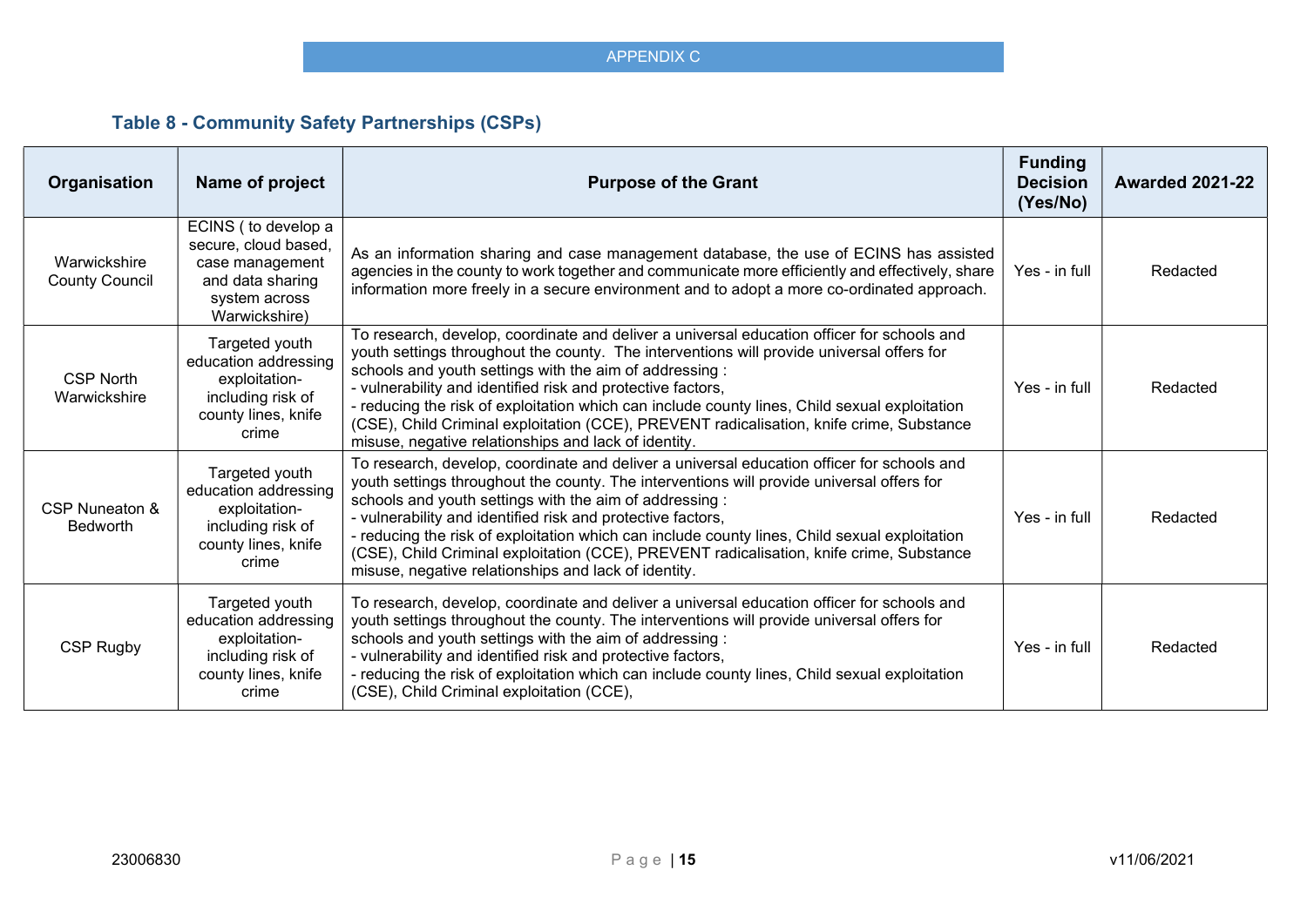| <b>CSP South</b><br>Warwickshire | Targeted youth<br>education addressing<br>exploitation-<br>including risk of<br>county lines, knife<br>crime | PREVENT radicalisation, knife crime, Substance misuse, negative relationships and lack of<br>identity.<br>To research, develop, coordinate and deliver a universal education officer for schools and<br>youth settings throughout the county. The interventions will provide universal offers for<br>schools and youth settings with the aim of addressing :<br>- vulnerability and identified risk and protective factors,<br>- reducing the risk of exploitation which can include county lines, Child sexual exploitation<br>(CSE), Child Criminal exploitation (CCE), PREVENT radicalisation, knife crime, Substance<br>misuse, negative relationships and lack of identity. | Yes - in full | Redacted |
|----------------------------------|--------------------------------------------------------------------------------------------------------------|----------------------------------------------------------------------------------------------------------------------------------------------------------------------------------------------------------------------------------------------------------------------------------------------------------------------------------------------------------------------------------------------------------------------------------------------------------------------------------------------------------------------------------------------------------------------------------------------------------------------------------------------------------------------------------|---------------|----------|
| <b>CSP North</b><br>Warwickshire | <b>Local Domestic</b><br><b>Abuse Services</b>                                                               | To provide counselling and therapeutic support services to victims of domestic abuse.                                                                                                                                                                                                                                                                                                                                                                                                                                                                                                                                                                                            | Yes - in full | Redacted |
| <b>CSP South</b><br>Warwickshire | GOSS- Going Out<br>Staying Safe.                                                                             | GOSS- Going Out Staying Safe. Targeted action to ensure the night-time economy is a safe<br>and secure environment especially in light of Lockdown restrictions easing and the anticipated<br>upturn in people going out, socialising. This could include mobile CCTV movements/ upgrades,<br>target hardening initiatives to address emerging trends, Local campaigns, increased targeted<br>resourcing.                                                                                                                                                                                                                                                                        | Yes - in full | Redacted |
| <b>CSP South</b><br>Warwickshire | 1) Drugs-related<br>street behaviours<br>2) Theft of farm<br>vehicles                                        | This bid covers interventions to:<br>1) reduce the community and business impacts of drugs related street behaviours incl.<br>begging, acquisitive crimes, land and property incl. B&B placements, the new Fred Winter<br>residential centre for homeless and vulnerable people, public spaces and car parks.<br>2) A partnership pilot GPS tracker scheme for farm vehicles.                                                                                                                                                                                                                                                                                                    | Yes - in full | Redacted |
| <b>CSP South</b><br>Warwickshire | Warwick University -<br>advice to students                                                                   | It is the intention to set up a new partner group to draw together a list of activities which would<br>be delivered by partners with the aim at providing useful information to students in the first term<br>for Warwick University. Information would be provided in relation to not being the victim of<br>crime, fire safety, drug and alcohol abuse, risk taking behaviour, healthy relationships and<br>being a good neighbour.                                                                                                                                                                                                                                            | Yes - in full | Redacted |
| <b>CSP South</b><br>Warwickshire | DHR outcomes work                                                                                            | This bid is for a relatively small sum of money available for supporting<br>outcomes/recommendations from any Domestic Homicides within South Warwickshire. It is<br>envisaged that this will relate to promoting where help is available, but may be related to a<br>specific group/sector of the population. - Details of the funding will be driven by the outcomes<br>an gaps identified in the DHR's.                                                                                                                                                                                                                                                                       | Yes - in full | Redacted |
| <b>CSP North</b><br>Warwickshire | <b>Local Community</b><br>Safety fund                                                                        | To support local crime prevention initiatives to prevent rural crime, residential burglary, vehicle<br>crime and antisocial behaviour emerging trends and problems.                                                                                                                                                                                                                                                                                                                                                                                                                                                                                                              | Yes - in full | Redacted |